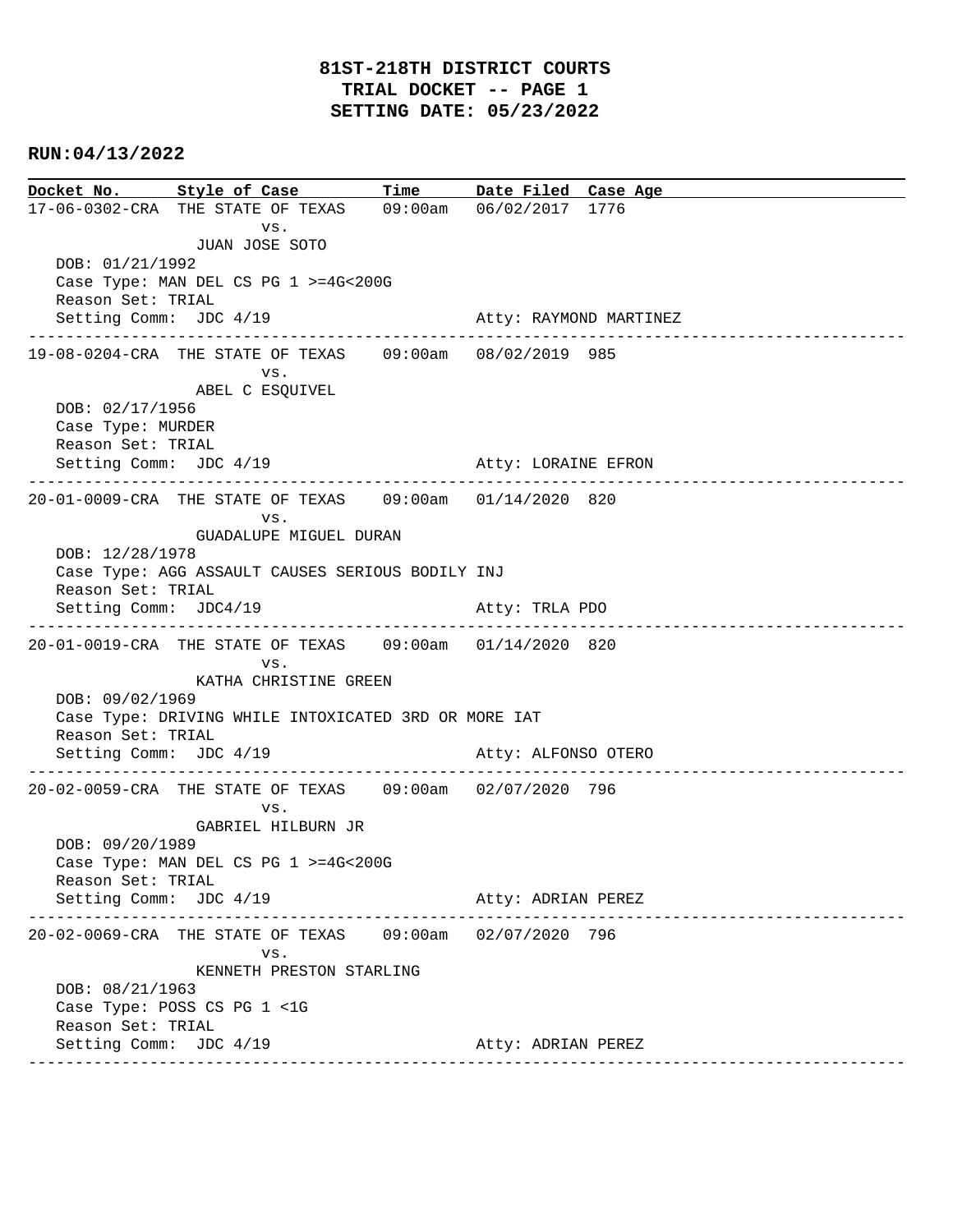**Docket No. Style of Case Time Date Filed Case Age**  20-05-0088-CRA THE STATE OF TEXAS 09:00am 05/08/2020 705 vs. ASHTON JAMES GARCIA DOB: 05/29/2002 Case Type: EVADING ARREST DET W/VEH Reason Set: TRIAL Setting Comm: JDC 4/19 Atty: ROBERTO VARGAS ---------------------------------------------------------------------------------------------- 20-05-0126-CRA THE STATE OF TEXAS 09:00am 05/08/2020 705 vs. KENNETH PAUL BROWN DOB: 06/15/1978 Case Type: SEX ABUSE OF CHILD CONTINUOUS: VICTIM UNDER 14 Reason Set: TRIAL Setting Comm: JDC 4/19 Atty: ADRIAN PEREZ ---------------------------------------------------------------------------------------------- 20-06-0143-CRA THE STATE OF TEXAS 09:00am 06/12/2020 670 vs. GABRIEL BOSQUEZ DOB: 10/21/1982 Case Type: AGG SEXUAL ASSAULT CHILD Reason Set: TRIAL Setting Comm: JDC 4/19 Atty: ANTHONY CANTRELL ---------------------------------------------------------------------------------------------- 20-07-0179-CRA THE STATE OF TEXAS 09:00am 07/24/2020 628 vs. JUAN JOSE FLORES DOB: 12/15/1994 Case Type: POSS CS PG 1 <1G Reason Set: TRIAL Setting Comm: JDC 4/19 Atty: TRLA PDO ---------------------------------------------------------------------------------------------- 20-08-0227-CRA THE STATE OF TEXAS 09:00am 08/14/2020 607 vs. MIGUEL ANGEL RANGEL DOB: 04/12/1994 Case Type: TAMPER/FABRICATE PHYS EVID W/INTENT TO IMPAIR Reason Set: TRIAL Setting Comm: JDC 4/19 Atty: ADRIAN PEREZ ---------------------------------------------------------------------------------------------- 20-09-0246-CRA THE STATE OF TEXAS 09:00am 09/04/2020 586 vs. ALEXANDRIA DIAZ DOB: 09/17/1993 Case Type: FRAUD USE/POSS IDENTIFYING INFO # ITEMS < 5 Reason Set: TRIAL Setting Comm: JDC 4/19 Atty: TRLA PDO ----------------------------------------------------------------------------------------------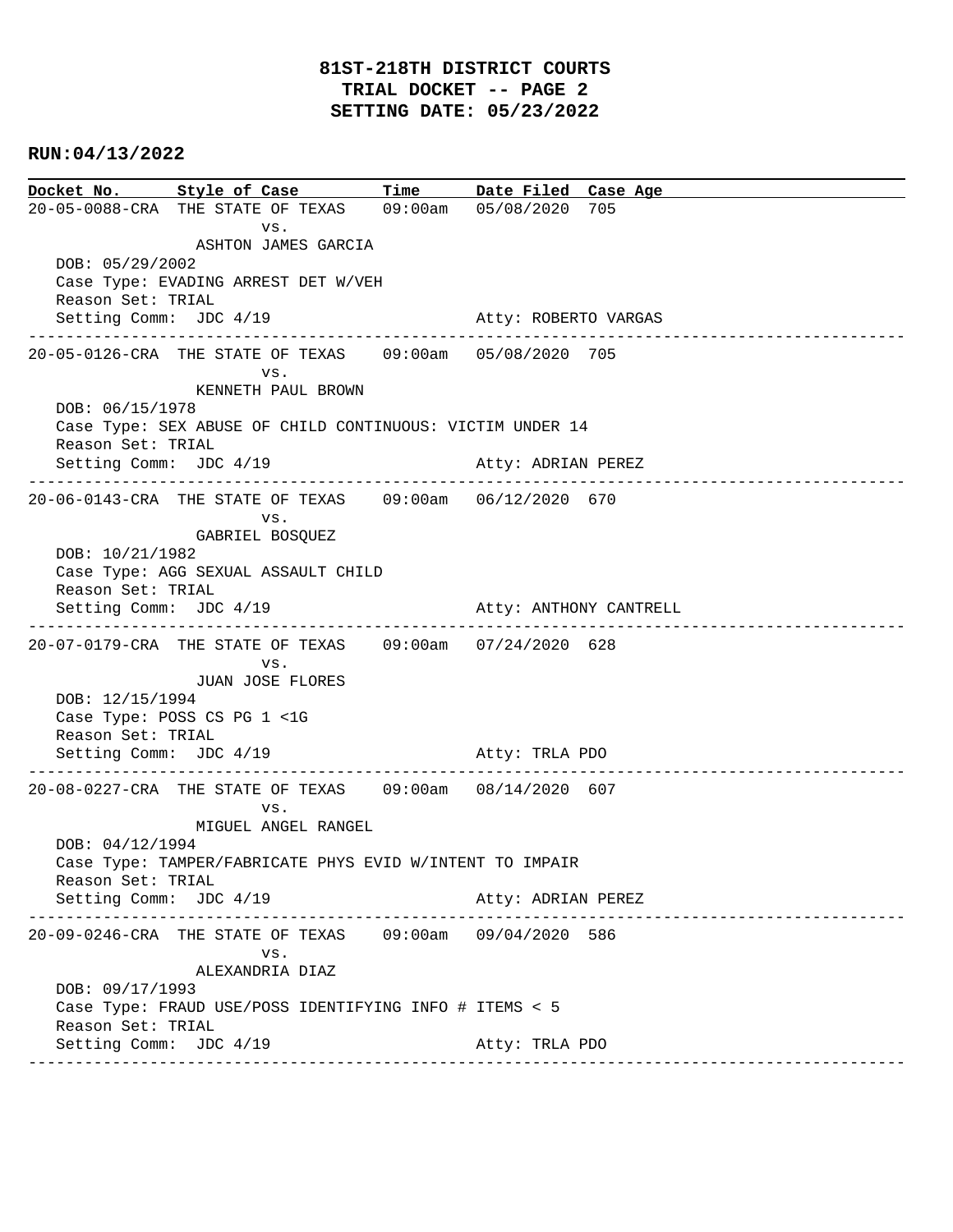**Docket No. Style of Case Time Date Filed Case Age**  20-09-0253-CRA THE STATE OF TEXAS 09:00am 09/04/2020 586 vs. NATHAN TAYLOR PEREZ DOB: 07/25/1995 Case Type: DEADLY CONDUCT DISCH FIREARM INDIV(S) Reason Set: TRIAL Setting Comm: JDC 4/19 Atty: MICHAEL ZAMORA ---------------------------------------------------------------------------------------------- 20-09-0254-CRA THE STATE OF TEXAS 09:00am 09/04/2020 586 vs. TRAVIS LEE SPAIN DOB: 09/05/1984 Case Type: DEADLY CONDUCT DISCH FIREARM INDIV(S) Reason Set: TRIAL Setting Comm: JDC 4/19 Atty: MICHAEL ZAMORA ---------------------------------------------------------------------------------------------- 20-10-0259-CRA THE STATE OF TEXAS 09:00am 10/02/2020 558 vs. WENDY MICHELLE VANNATTER DOB: 09/22/1989 Case Type: POSS CS PG 1 >=4G<200G Reason Set: TRIAL Setting Comm: JDC /19 Atty: TRLA PDO ---------------------------------------------------------------------------------------------- 20-10-0270-CRA THE STATE OF TEXAS 09:00am 10/02/2020 558 vs. FAUSTO RANGEL RODRIGUEZ DOB: 09/06/1955 Case Type: MURDER Reason Set: TRIAL Setting Comm: JDC 4/19 Atty: ALFONSO CABANAS ---------------------------------------------------------------------------------------------- 20-11-0275-CRA THE STATE OF TEXAS 09:00am 11/06/2020 523 vs. ASHTON JAMES GARCIA DOB: 05/29/2002 Case Type: MURDER Reason Set: TRIAL Setting Comm: JDC 4/19 Atty: ROBERTO VARGAS ---------------------------------------------------------------------------------------------- 21-01-0001-CRA THE STATE OF TEXAS 09:00am 01/06/2021 462 vs. VALERIE ANN VILLALOBOS DOB: 07/07/1992 Case Type: BURGLARY OF BUILDING Reason Set: TRIAL Setting Comm: JDC 4/19 Atty: EDWARD ADAMS ----------------------------------------------------------------------------------------------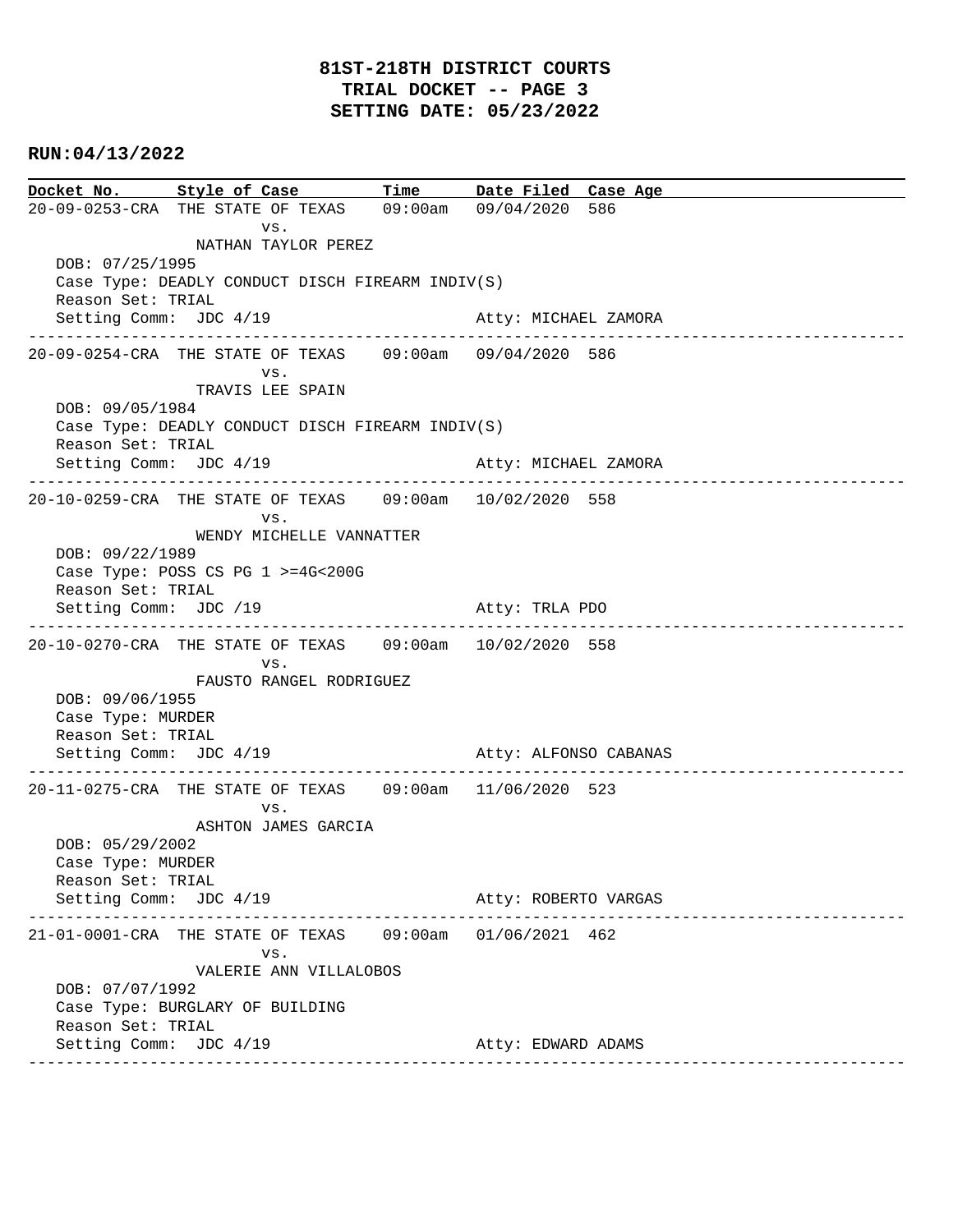**Docket No. Style of Case Time Date Filed Case Age**  21-02-0058-CRA THE STATE OF TEXAS 09:00am 02/05/2021 432 vs. GEORGE ANTHONY PAREDEZ DOB: 05/26/1991 Case Type: MAN DEL CS PG 1 >=4G<200G Reason Set: TRIAL Setting Comm: JDC 4/19 Atty: JAY NORTON ---------------------------------------------------------------------------------------------- 21-02-0061-CRA THE STATE OF TEXAS 09:00am 02/08/2021 429 vs. ROSE ANN PEREZ DOB: 09/09/1973 Case Type: MAN DEL CS PG 1 >=4G<200G Reason Set: TRIAL Setting Comm: JDC 4/19 Atty: ADRIAN PEREZ ---------------------------------------------------------------------------------------------- 21-02-0062-CRA THE STATE OF TEXAS 09:00am 02/08/2021 429 vs. ROSE ANN PEREZ DOB: 09/09/1973 Case Type: POSS CS PG 1 >=1G<4G Reason Set: TRIAL Setting Comm: JDC 4/19 Atty: ADRIAN PEREZ ---------------------------------------------------------------------------------------------- 21-02-0070-CRA THE STATE OF TEXAS 09:00am 02/08/2021 429 vs. HENRY NEAL YON DOB: 03/12/1986 Case Type: POSS CS PG 1 <1G Reason Set: TRIAL Setting Comm: JDC 4/19 Atty: EDWARD ADAMS ---------------------------------------------------------------------------------------------- 21-02-0083-CRA THE STATE OF TEXAS 09:00am 02/08/2021 429 vs. RAYMOND DIEGO REYES DOB: 06/10/1965 Case Type: INTOXICATION MANSLAUGHTER W/VEHICLE Reason Set: TRIAL Setting Comm: JDC 4/19 Atty: ALFONSO CABANAS ---------------------------------------------------------------------------------------------- 21-02-0088-CRA THE STATE OF TEXAS 09:00am 02/08/2021 429 vs. KATHA CHRISTINE GREEN DOB: 09/02/1969 Case Type: DRIVING WHILE INTOXICATED 3RD OR MORE IAT Reason Set: TRIAL Setting Comm: JDC 4/19 Atty: ALFONSO OTERO ----------------------------------------------------------------------------------------------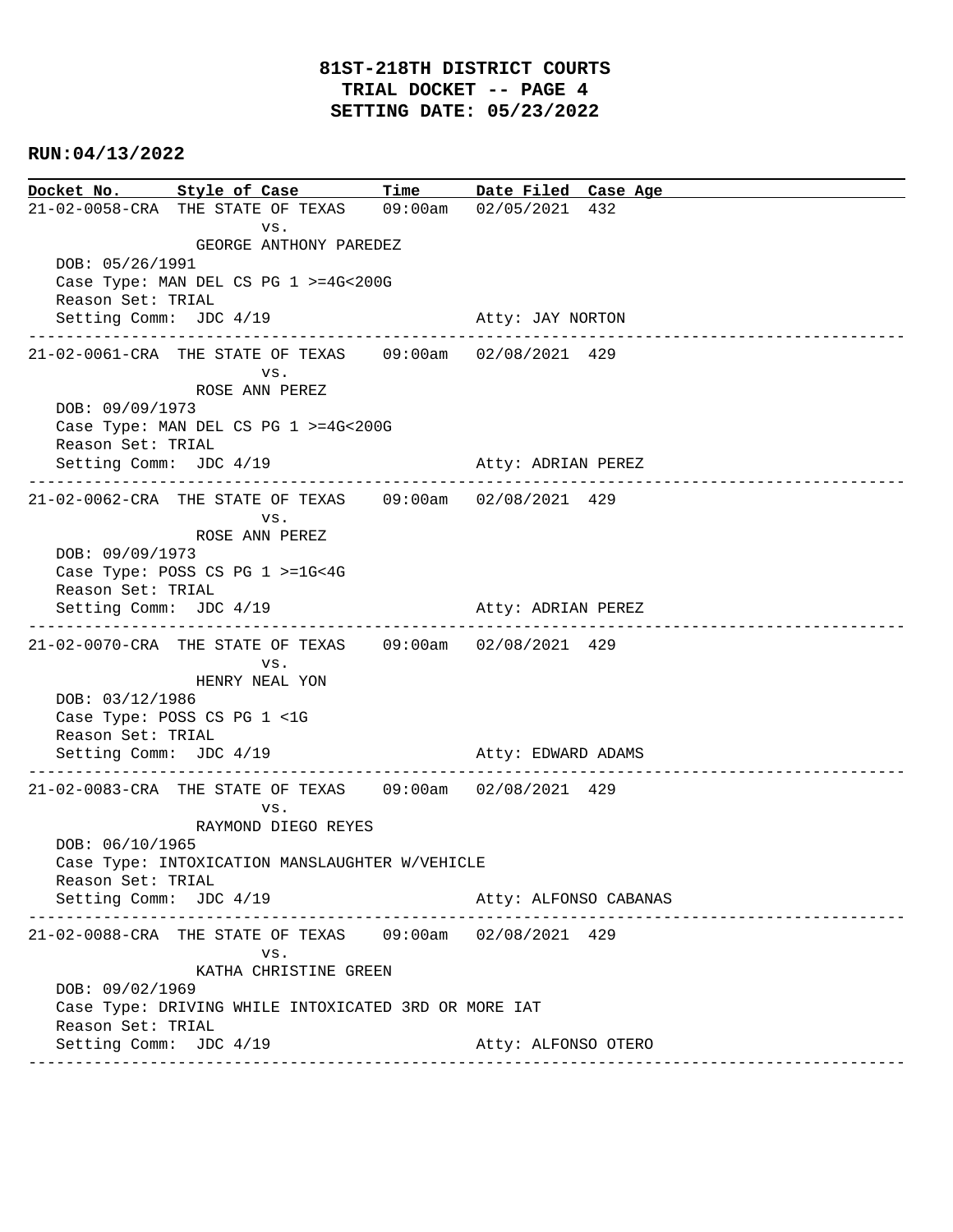**Docket No. Style of Case Time Date Filed Case Age**  21-03-0147-CRA THE STATE OF TEXAS 09:00am 03/05/2021 404 vs. DYLAN JAY PENA DOB: 04/26/2000 Case Type: SEXUAL ASSAULT CHILD Reason Set: TRIAL Setting Comm: JDC 4/19 Atty: ROBERT BARRERA ---------------------------------------------------------------------------------------------- 21-05-0230-CRA THE STATE OF TEXAS 09:00am 05/07/2021 341 vs. JONATHAN DELL TALLEY DOB: 12/18/1985 Case Type: POSS CS PG 1 <1G Reason Set: TRIAL Setting Comm: JDC 4/19 Atty: ADRIAN PEREZ ---------------------------------------------------------------------------------------------- 21-06-0242-CRA THE STATE OF TEXAS 09:00am 06/25/2021 292 vs. GREGORY MICHAEL BARBARO DOB: 05/18/1989 Case Type: INTOXICATION MANSLAUGHTER W/VEHICLE Reason Set: TRIAL Setting Comm: JDC 4/19 Atty: JASON GOSS ---------------------------------------------------------------------------------------------- 21-06-0286-CRA THE STATE OF TEXAS 09:00am 06/25/2021 292 vs. RUDOLPH SALAZAR III DOB: 12/13/1998 Case Type: POSS CS PG 1 <1G Reason Set: TRIAL Setting Comm: JDC 4/19 Atty: ADRIAN PEREZ ---------------------------------------------------------------------------------------------- 21-07-0325-CRA THE STATE OF TEXAS 09:00am 07/12/2021 275 vs. SYLVIA GUILLEN-LOPEZ DOB: 11/01/1979 Case Type: POSS CS PG 1 <1G Reason Set: TRIAL Setting Comm: JDC 4/19 Atty: TRLA PDO ---------------------------------------------------------------------------------------------- 21-07-0330-CRA THE STATE OF TEXAS 09:00am 07/12/2021 275 vs. GABRIEL A. VALDEZ DOB: 06/17/1980 Case Type: POSS CS PG 1 <1G Reason Set: TRIAL Setting Comm: JDC 4/19 Atty: TRLA PDO ----------------------------------------------------------------------------------------------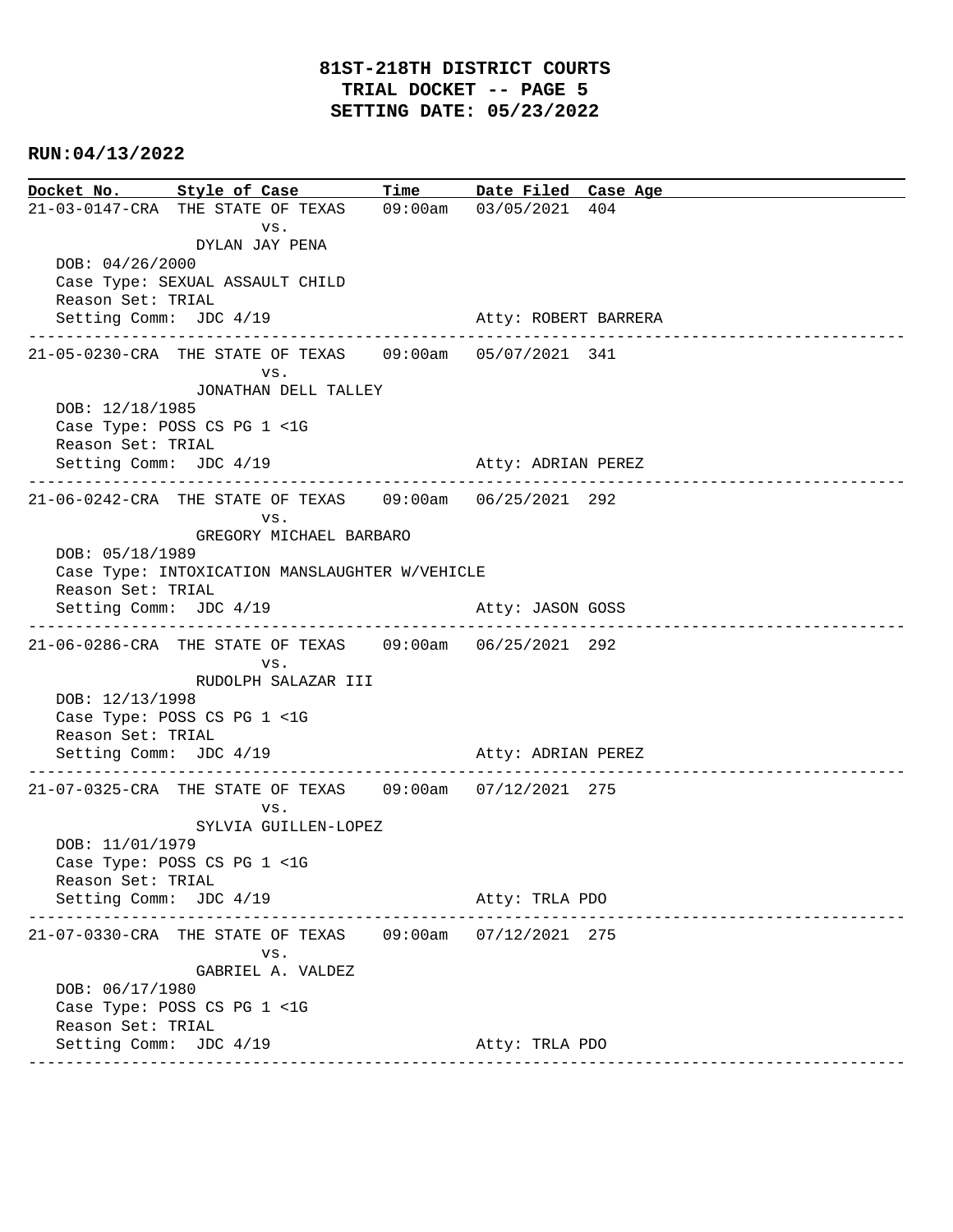**Docket No. Style of Case Time Date Filed Case Age**  21-08-0343-CRA THE STATE OF TEXAS 09:00am 08/20/2021 236 vs. CESAR SOLIS DOB: 03/07/1964 Case Type: AGG ROBBERY Reason Set: TRIAL Setting Comm: JDC 4/19 Atty: TRLA PDO ---------------------------------------------------------------------------------------------- 21-08-0350-CRA THE STATE OF TEXAS 09:00am 08/20/2021 236 vs. DOYLE WAYNE GIBBS DOB: 04/03/1974 Case Type: UNL POSS FIREARM BY FELON Reason Set: TRIAL Setting Comm: JDC 4/19 Atty: ROBERTO VARGAS ---------------------------------------------------------------------------------------------- 21-10-0364-CRA THE STATE OF TEXAS 09:00am 10/01/2021 194 vs. DANIEL GABRIEL ZAPATA JR DOB: 09/04/1991 Case Type: AGG SEXUAL ASSAULT CHILD Reason Set: TRIAL Setting Comm: JDC 4/19 Atty: TRLA PDO ---------------------------------------------------------------------------------------------- 21-10-0382-CRA THE STATE OF TEXAS 09:00am 10/01/2021 194 vs. JUSTIN ALAN CAIN DOB: 12/30/1993 Case Type: BURGLARY OF HABITATION Reason Set: TRIAL Setting Comm: JDC 4/19 Atty: TRLA PDO ---------------------------------------------------------------------------------------------- 21-11-0403-CRA THE STATE OF TEXAS 09:00am 11/05/2021 159 vs. LUPE GONZALES DOB: 05/07/1958 Case Type: ILLEGAL DUMPING >1000LBS OR >200CFT Reason Set: TRIAL Setting Comm: JDC 4/19 Atty: TRLA PDO ---------------------------------------------------------------------------------------------- 21-11-0415-CRA THE STATE OF TEXAS 09:00am 11/05/2021 159 vs. KENNON LORENZO CHATMAN DOB: 12/19/1985 Case Type: MAN DEL CS PG 1 >=4G<200G Reason Set: TRIAL Setting Comm: JDC 4/19 Atty: RICHARD BRIGGS ----------------------------------------------------------------------------------------------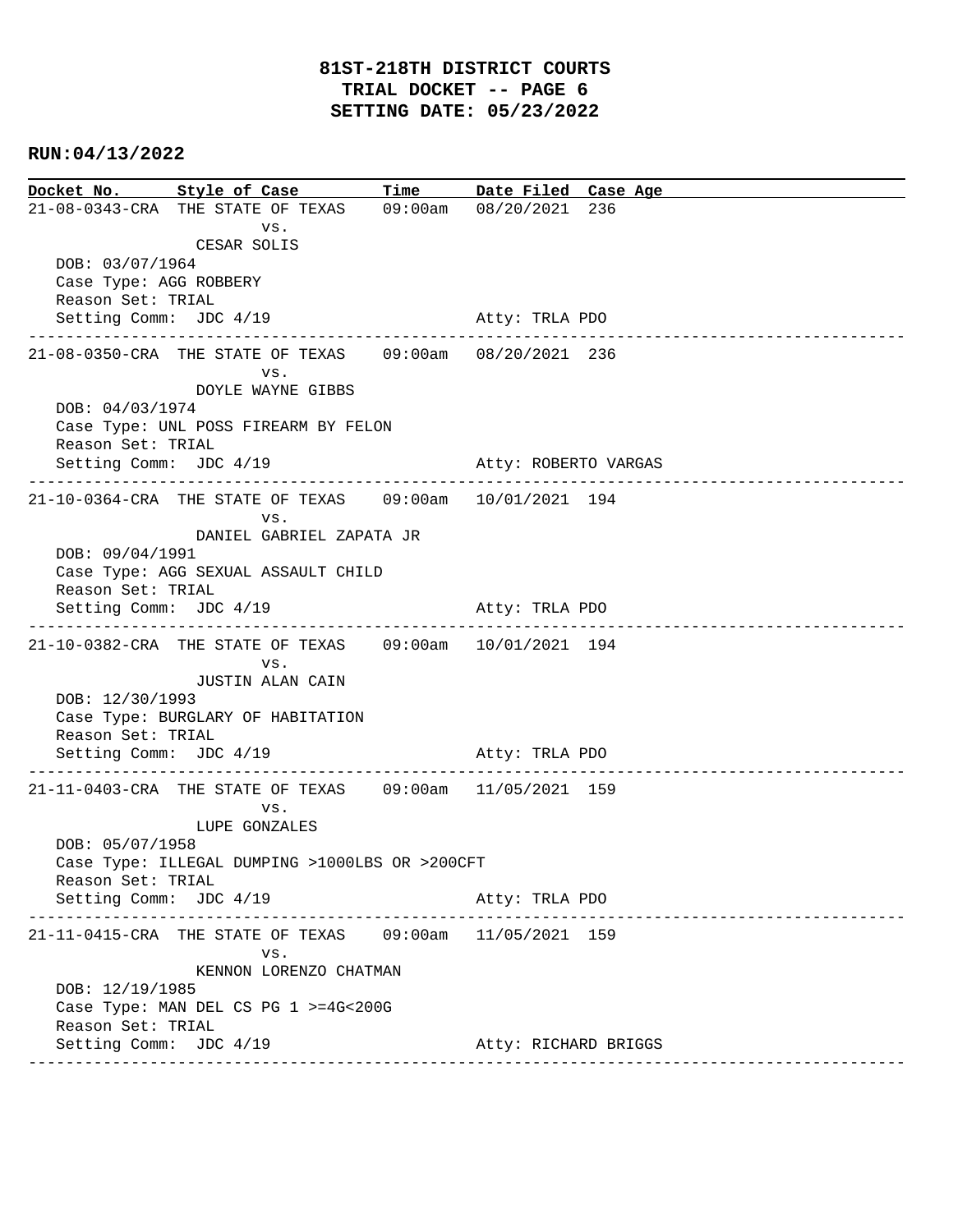**Docket No. Style of Case Time Date Filed Case Age**  21-11-0418-CRA THE STATE OF TEXAS 09:00am 11/05/2021 159 vs. ALFRED FINAMORE DOB: 02/16/1984 Case Type: POSS CS PG 1 >=4G<200G Reason Set: TRIAL Setting Comm: JDC 4/19 Atty: ROLANDO ARGUELLES ---------------------------------------------------------------------------------------------- 21-11-0421-CRA THE STATE OF TEXAS 09:00am 11/05/2021 159 vs. RAYMOND GUERRA DOB: 03/24/1971 Case Type: POSS CS PG 1 <1G Reason Set: TRIAL Setting Comm: JDC 4/19 Atty: RICHARD BRIGGS ---------------------------------------------------------------------------------------------- 21-11-0427-CRA THE STATE OF TEXAS 09:00am 11/05/2021 159 vs. JOSE MAGDELENO MARTINEZ DOB: 04/15/1988 Case Type: POSS CS PG 1 >=1G<4G Reason Set: TRIAL Setting Comm: JDC 4/19 Atty: TRLA PDO ---------------------------------------------------------------------------------------------- 21-11-0433-CRA THE STATE OF TEXAS 09:00am 11/05/2021 159 vs. RUDOLPH SALAZAR III DOB: 12/13/1998 Case Type: TAMPER/FABRICATE PHYS EVID W/INTENT TO IMPAIR Reason Set: TRIAL Setting Comm: JDC 4/19 Atty: ADRIAN PEREZ ---------------------------------------------------------------------------------------------- 21-11-0446-CRA THE STATE OF TEXAS 09:00am 11/05/2021 159 vs. JONATHAN IVAN LEDESMA DOB: 12/11/1996 Case Type: BURGLARY OF BUILDING Reason Set: TRIAL Setting Comm: JDC 4/19 Atty: TRLA PDO ---------------------------------------------------------------------------------------------- 21-11-0450-CRA THE STATE OF TEXAS 09:00am 11/05/2021 159 vs. CHARLES EDWARD MORGAN DOB: 02/14/2001 Case Type: MURDER Reason Set: TRIAL Setting Comm: JDC 4/19 (MON COMP) Atty: TRLA PDO ----------------------------------------------------------------------------------------------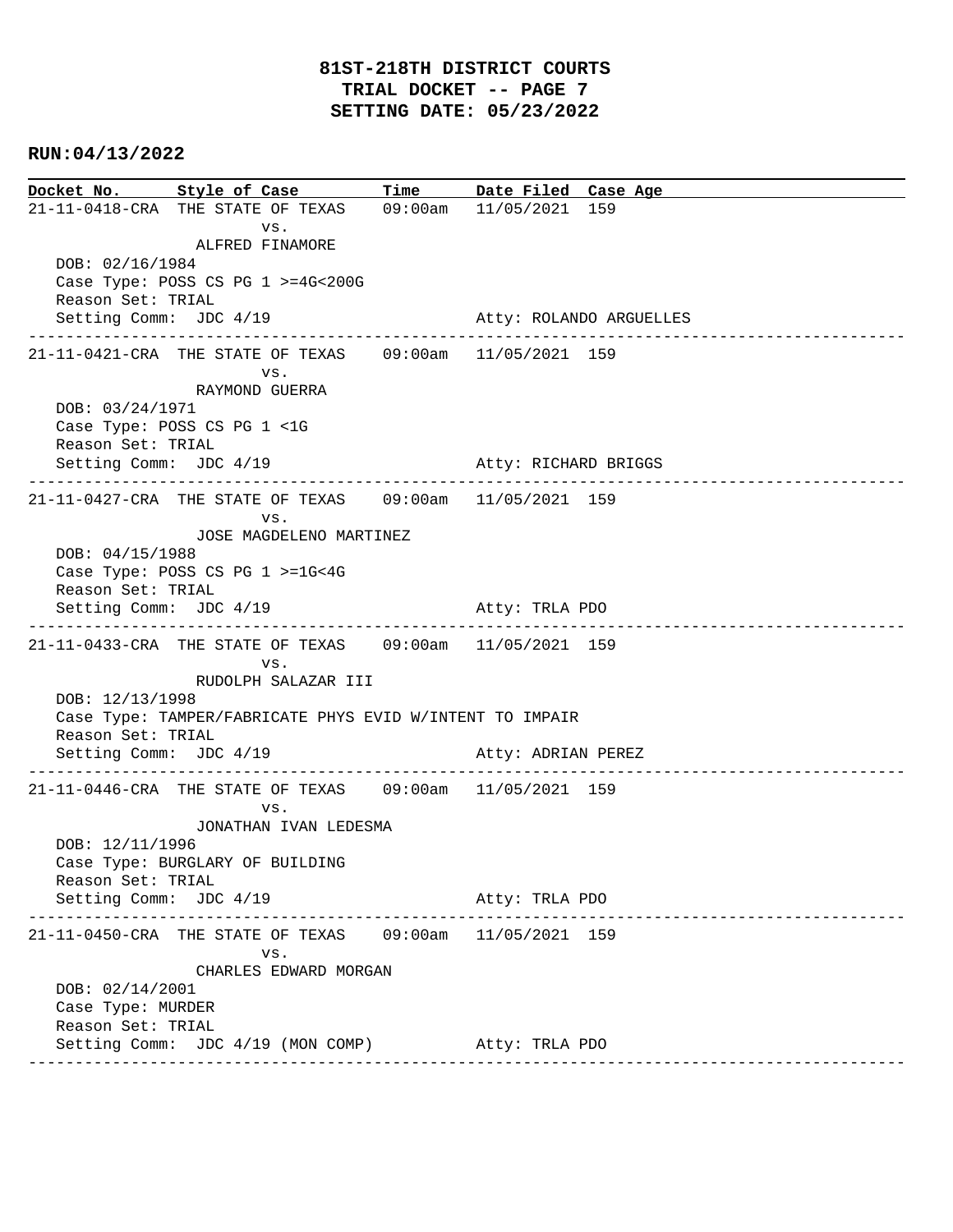**Docket No. Style of Case Time Date Filed Case Age**  21-12-0458-CRA THE STATE OF TEXAS 09:00am 12/10/2021 124 vs. JON LEWELLYN HAYDEN DOB: 08/24/1979 Case Type: STALKING Reason Set: TRIAL Setting Comm: JDC 4/19 Atty: TRLA PDO ---------------------------------------------------------------------------------------------- 21-12-0465-CRA THE STATE OF TEXAS 09:00am 12/10/2021 124 vs. JASMINE MARIE ESPARZA DOB: 03/01/2001 Case Type: POSS CS PG 1 <1G Reason Set: TRIAL Setting Comm: JDC 4/19 Atty: JENNIFER TAPIA ---------------------------------------------------------------------------------------------- 21-12-0469-CRA THE STATE OF TEXAS 09:00am 12/10/2021 124 vs. SHEILA ANN HALL DOB: 06/29/1970 Case Type: MAN DEL CS PG 1 >=4G<200G Reason Set: TRIAL Setting Comm: JDC 4/19 Atty: TRLA PDO ---------------------------------------------------------------------------------------------- 21-12-0475-CRA THE STATE OF TEXAS 09:00am 12/10/2021 124 vs. NACOLE LYNNE RAHE DOB: 04/06/1976 Case Type: POSS CS PG 1 <1G Reason Set: TRIAL Setting Comm: JDC 4/19 Atty: ROBERT GIER ---------------------------------------------------------------------------------------------- 21-12-0480-CRA THE STATE OF TEXAS 09:00am 12/10/2021 124 vs. JUSTIN ALAN CAIN DOB: 12/30/1993 Case Type: BAIL JUMPING AND FAIL TO APPEAR FELONY Reason Set: TRIAL Setting Comm: JDC 4/19 Atty: TRLA PDO ---------------------------------------------------------------------------------------------- 22-01-0001-CRA THE STATE OF TEXAS 09:00am 01/10/2022 93 vs. JOSEPH EDWARD CALDERON DOB: 03/20/1981 Case Type: ASSAULT FAM/HOUSE MEM IMPEDE BREATH/CIRCULAT Reason Set: TRIAL Setting Comm: JDC 4/19 Atty: ROY BARRERA, JR. ----------------------------------------------------------------------------------------------